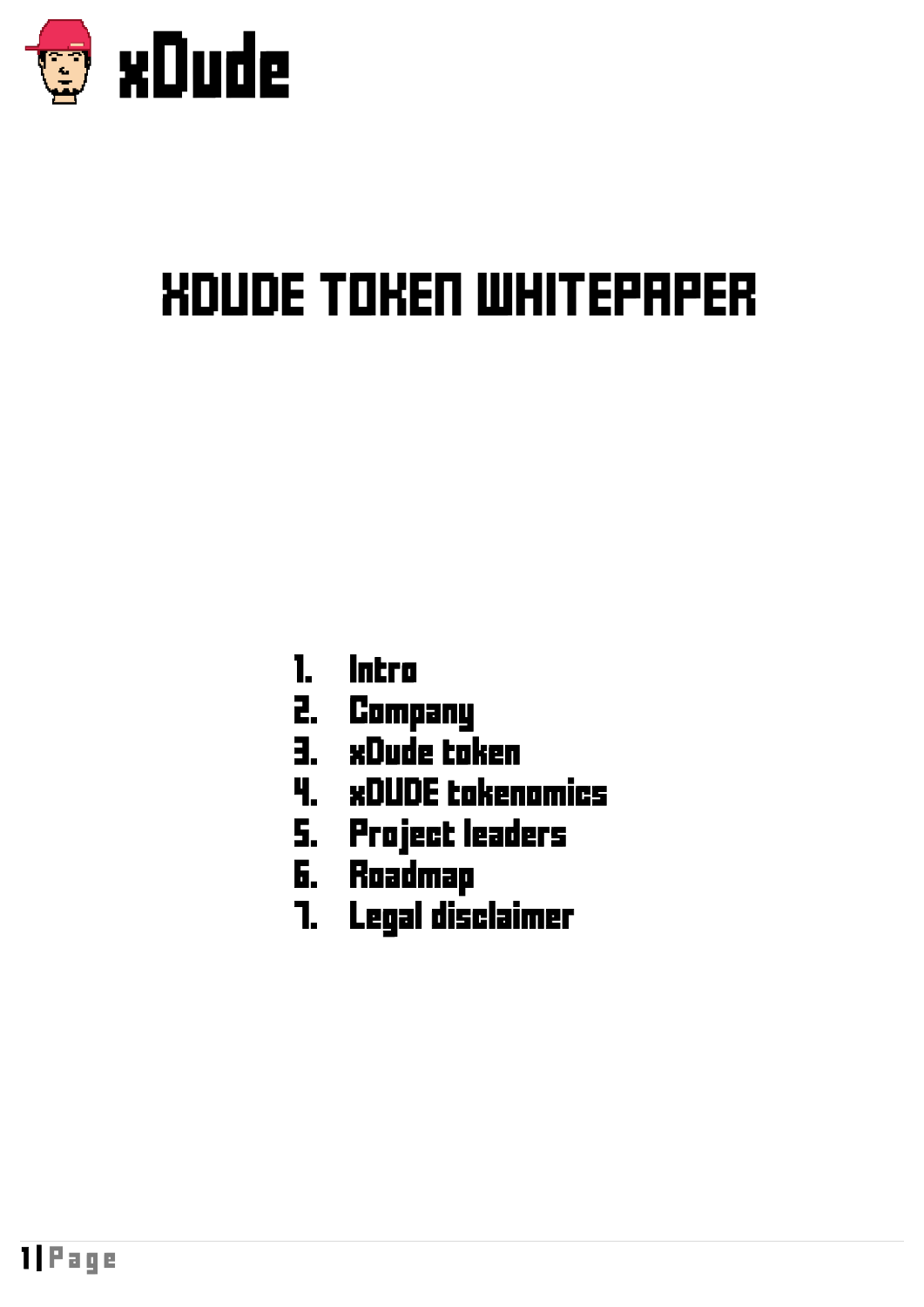

#### 1. Intro

Since the creation of blockchain in 2008, cryptocurrencies have gained popularity and broke through to the mainstream giving millions around the world the ability to exchange value outside common monetary systems. In 2011, the idea of XRPL has materialised and lead to launching a ledger in 2012. XRLP has a native currency, XRP, which is built for payments and bridges between world currencies. But XRPL is not only blockchain focused recently the developer team has proposed changes to XRPL XLS-20d which will allow non-fungible token support. NFT's taking world of crypto by storm, proposed changes to XRPL will open huge market for NFT related products. And this is where XDUDE coin journey starts.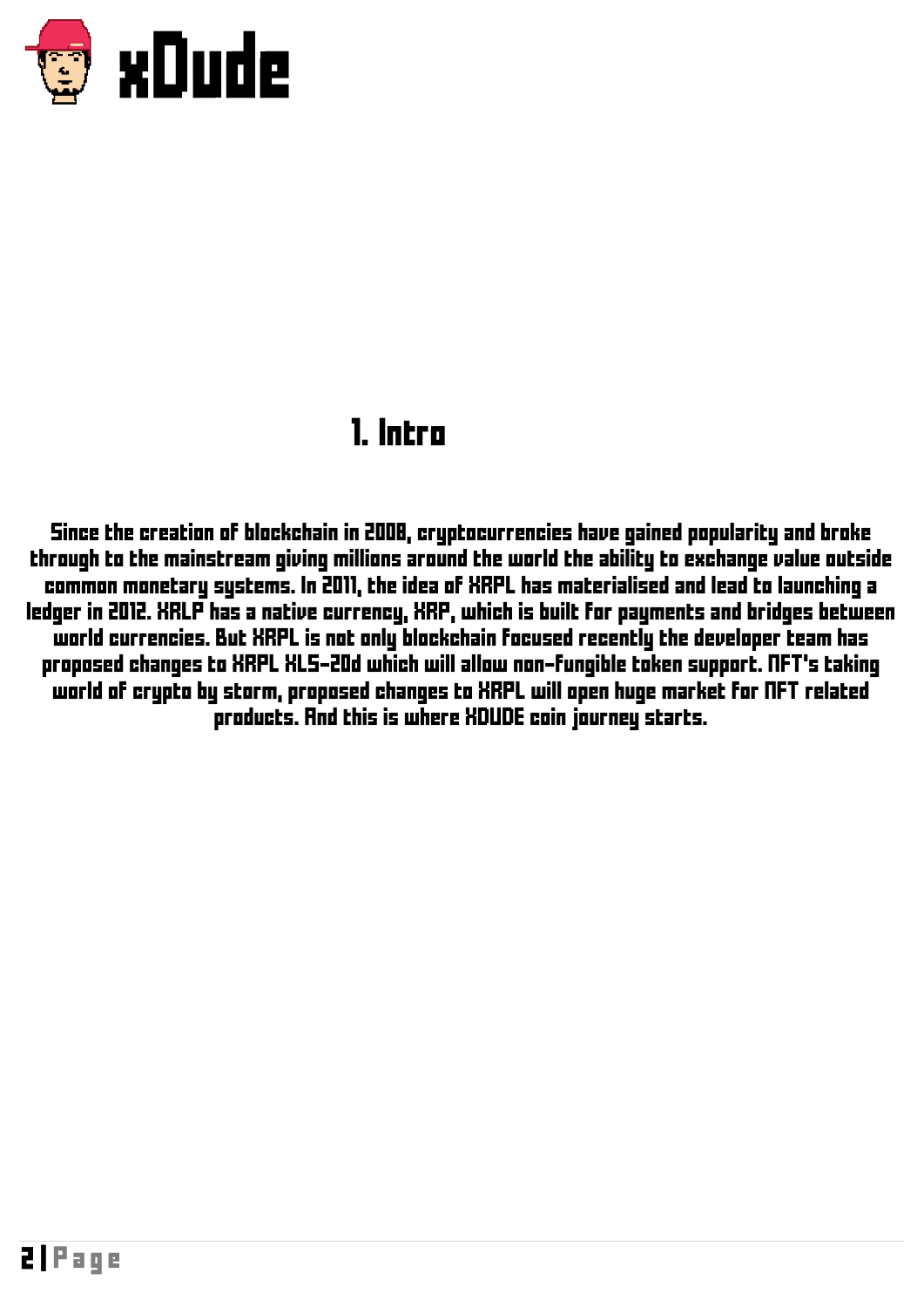

## 2. XDUDE Ltd.

We have founded XDUDE Ltd. to legalise our operation in UK, it's one of many steps we're taking to ensure our community that we are committed to the project, especially in a time where many scammers take advantage of the huge interest which came along with the Ripple announcement to support and release grants for NFT developments related to XRPL. XDude is a XRPL token, giving anyone who obtains such a token the ability to mint a unique NFT once it's supported on the ledger. Each NFT is crafted manually by a freelancer we have chosen, this ensures good quality of work and it is making our NFT art vision a reality.

#### 3.xDude token

We see beyond the initial minting process, our project leaders want to ensure that the xDude token will be utilised in the future – this can be achieved by creating our own NFT market place where users will be able to buy/sell NFT's using xDude tokens, alongside XRP. This will ensure that our token value will grow with time. To accommodate the need of token in secondary NFT markets, we will secure 15% of all tokens which will be released once the initial NFTs are minted and redeemed by holders. Our aim is to create custom XDUDE NFT collections which will be released to our  $\bar{\Pi}$ FT market place. Collectors will be rewarded with discounts if they choose payment using xDude token over XRP. This will provide future use of xDude token. Currently, it is not permitted to utilise XRPL escrow functionality on custom XRPL tokens, hence we propose to move 15% of supply to a separate wallet and ask the community to monitor it and ensure any movement will be reported within our community straight away. Transparency is the key for us.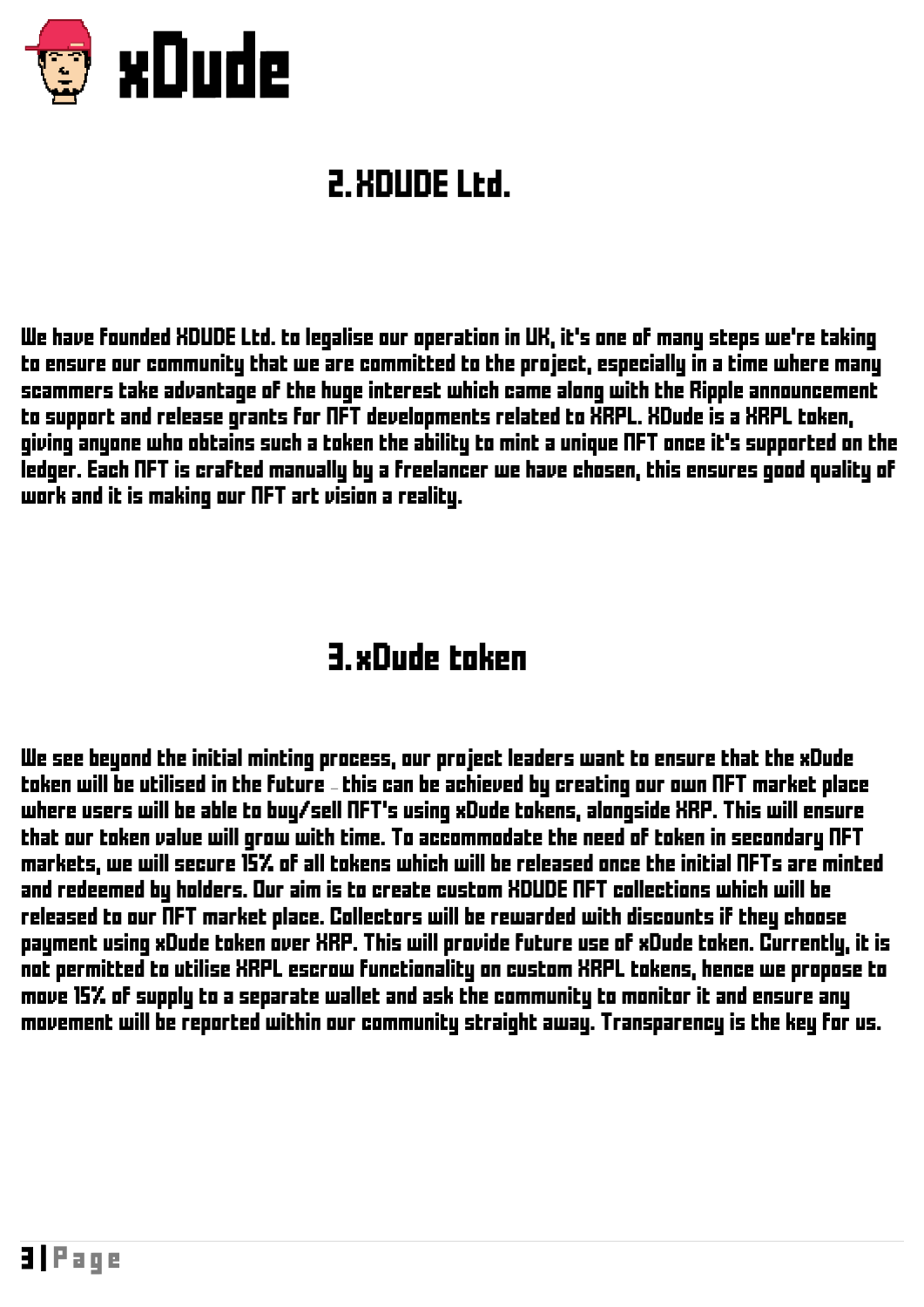

## 4.xDUDE tokenomics

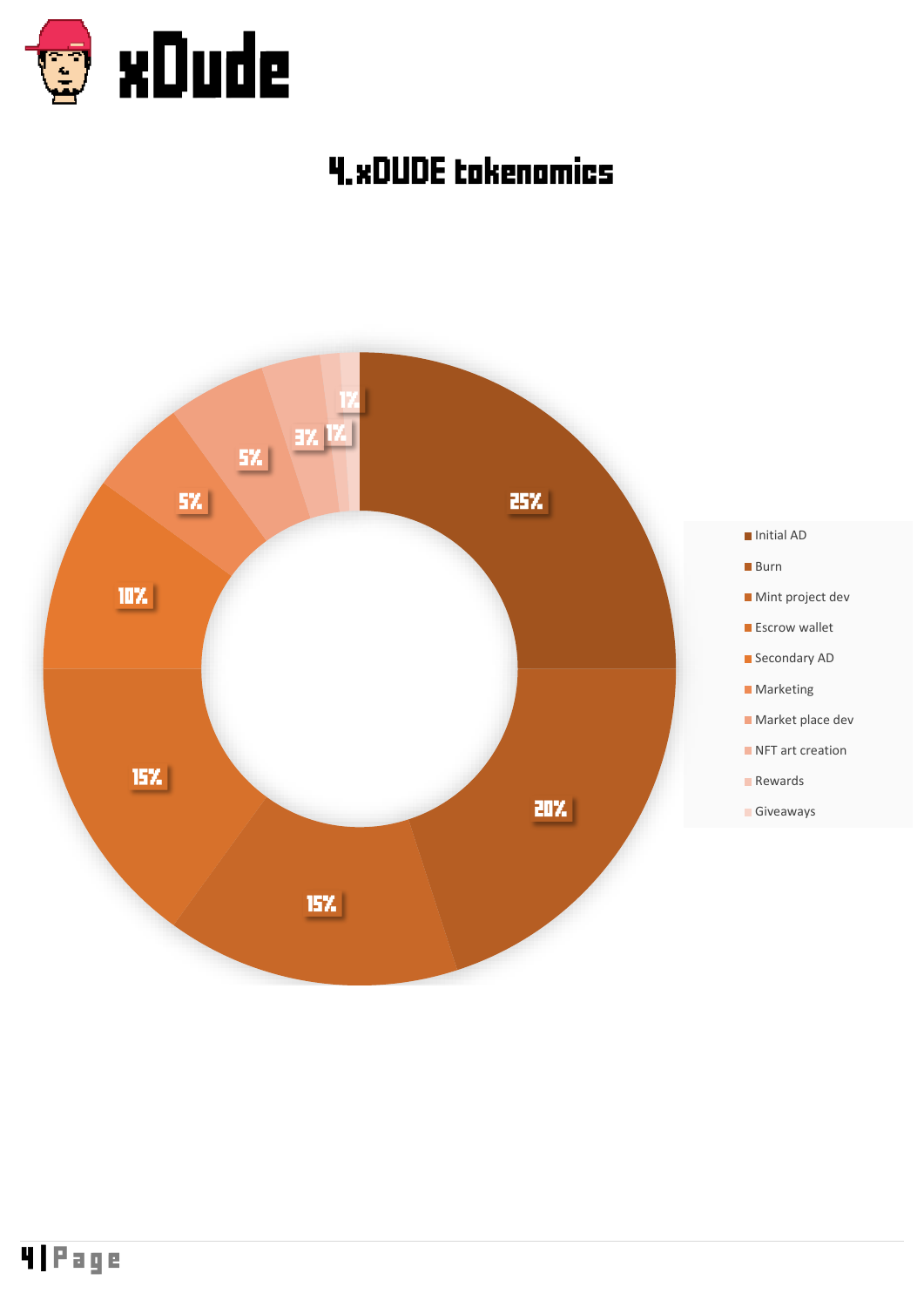

### 5. Project leaders

This project has been initiated by the two co-founders, Damian Rompkowski and Marco DaSilva both running XDUDE Ltd. company operations. These co-founders have managed and delivered successful projects in the past via G-Lok Systems Ltd. Their flagship product being the GPS tracker utilising 0g and the Sigfox IoT network as a backhaul. Using IoT ultra low power solutions during product design allowed GLOKE tracker to be a self-efficient, 100% solar power/environmentally friendly fully operational GPS tracker. The product is currently utilised by a few of the transport industry's leaders. This should fully demonstrate the capabilities on delivering complicated cutting edge technologies to the market.

As our combined experience in the vast world of IT is over 35 years' worth, we both have strong skills from specifications to design and implementation of an IT System. Each of us have specific and unique skills which combine together make a perfect set of tools for the projects we run.

- DB integration
- · EDI integration
- · Software implementations
- · Software Development
- · IoT Solutions
	- · Network Integration and Implementation
- · And many more skills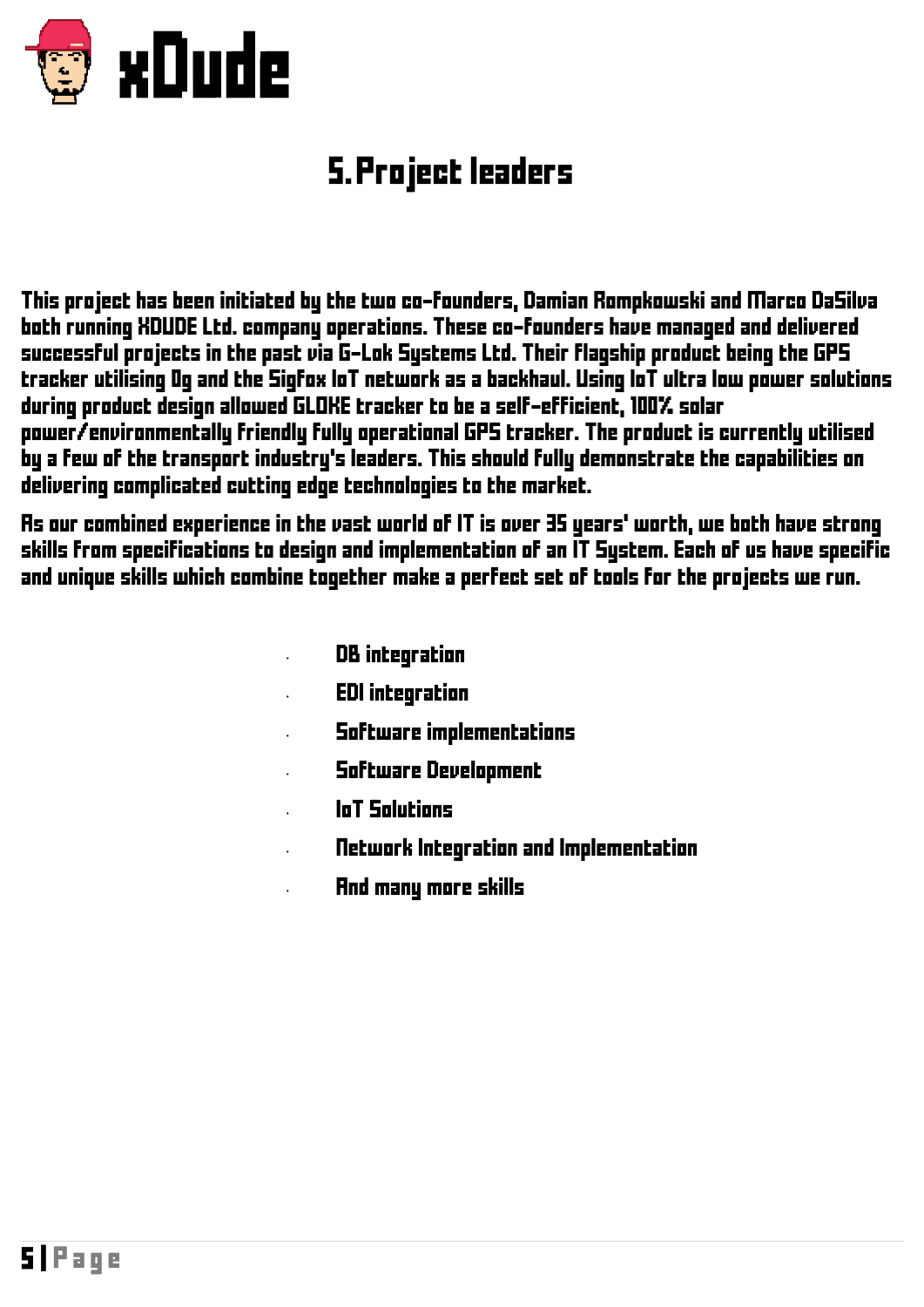

#### 6. Roadmap

#### Q4 2021

xDude token going live

Official Twitter account and Discord server launch

Website launch www.xdude.live

Airdrop to all trustlines created by 12:00 12/10/21 GTM

Hire of art freelancer to create unique NFT's

Social media NFT art samples launch

Community vote on 20% supply burn

1 st NFT designs collection release

Building NFT designs gallery – preview on xDude.live

Applying for Ripple NFT related grant

Hire of dev team familiar with XRPL ledger

Start development on setting up market place for our NFT's

Start development on mint process compatible with XLS-20 proposal

Community vote on 2nd AD / few options will be given to community

POC of NFT on current ledger auction for charity – we hope to involve one of well-known YT influencers who are involved in lots of charity events ( $*$ we will replicate winners NFT on XLS-20 once changes are implemented)